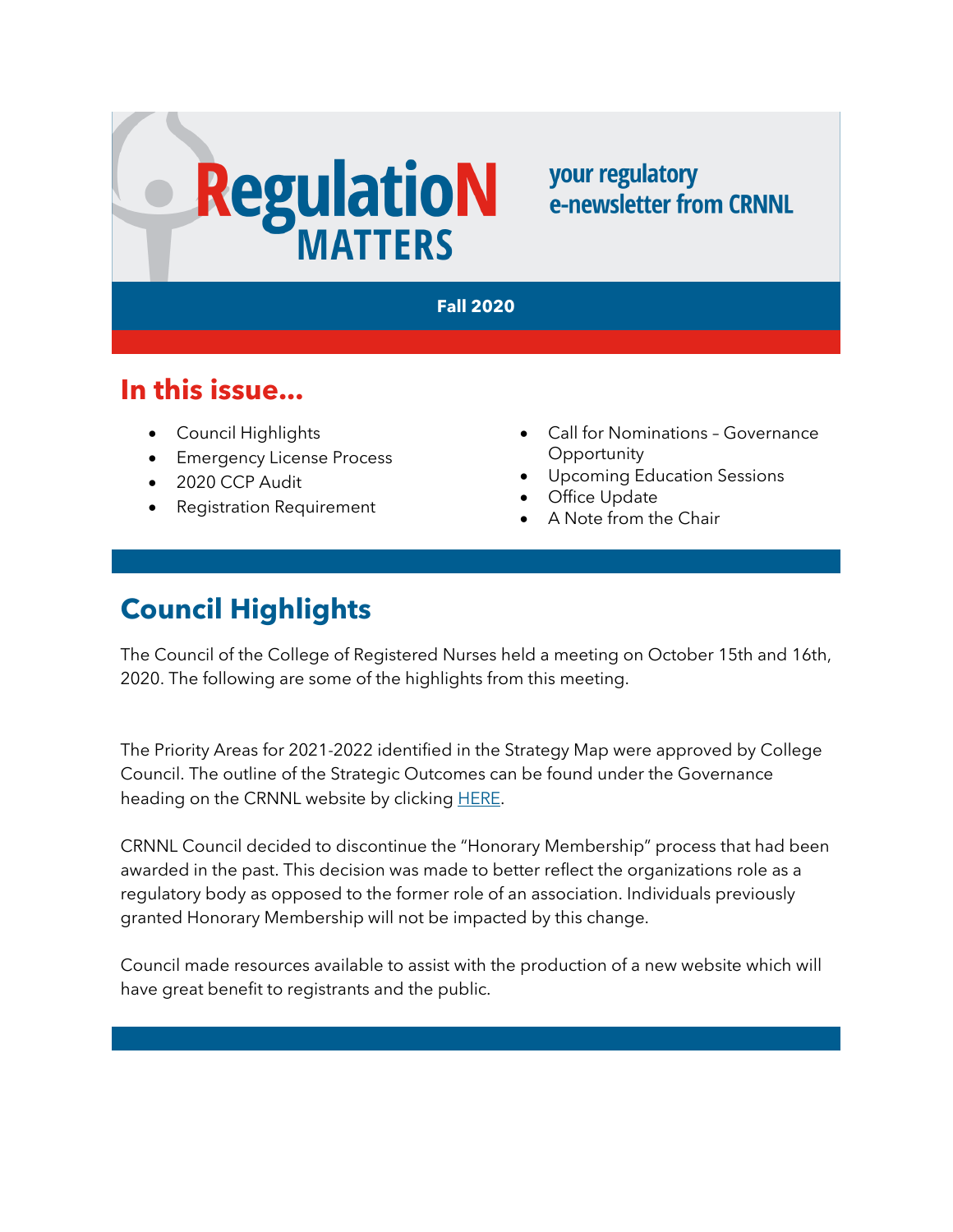

Newfoundland<br>Labrador

TIMES CHANGE. PROTECT YOURSELF AND OTHERS.

Book your free flu shot at TimeForTheShot.ca



CRNNL is presently accepting applications for emergency licensure for those applicants who have pending employment directly related to COVID-19. Validation of pending employment must be confirmed by CRNNL prior to issuing a 90-day emergency licence. Please visit our website for detailed information on the licensure requirements, including the COVID-19 specific CCP requirements, and the online application.

#### **Survey Notice!**

CRNNL will be conducting a Document Library Survey as part of our ongoing efforts to ensure that our practice supports and other documents remain current and relevant to nursing. The survey will be distributed by email in mid-November. Please keep an eye out for the invitation and take part in this important opportunity to provide your feedback!

# **2020 CCP Audit**

The CCP Audit took place at CRNNL House on October 19th and 20th, 2020. All audited registrants will be notified of their results via email in late October.

# **CCP Audit – Licensure Year 2019**

Registrants are reminded it is a condition of a licence issued under the RN Regulations (2013), Section 11 that a registrant shall notify CRNNL of a change in their name, address (including email), and employment information no later than 30 days after the effective date of the change. A change of name requires that you submit documentation (marriage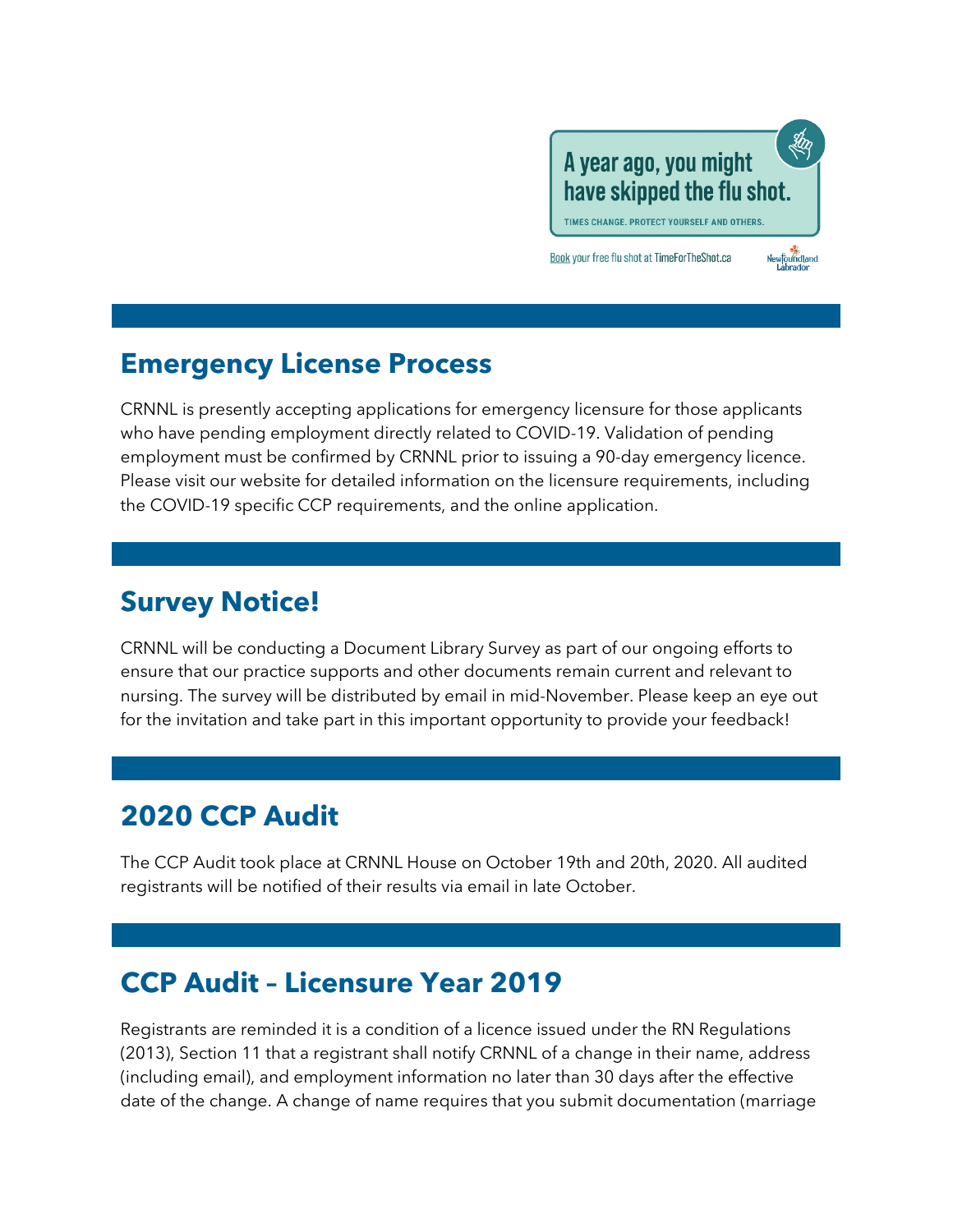certificate or legal change of name document) directly to CRNNL. A change in address and employment information can be completed online via the 'Update my profile' option within [MyCRNNL.](https://mycrnnl.ca/)

### **Upcoming Education Sessions and Events**

The College regularly holds education sessions and showcases sessions from other groups for registrants which provides an opportunity to build and grow your knowledge and competency. To view a detailed schedule of these education sessions and to view archived sessions please click [HERE.](https://www.crnnl.ca/events-calendar)

### **Office Update**

The office of CRNNL at 55 Military Road is currently open by appointment only. We ask if you intend to visit the physical location to call in advance and book an appointment with a member of our team. We ask that all visitors adhere to the public health orders set forth by the Government of Newfoundland and Labrador.

The office will be closed on Remembrance Day and from December 24th- January 4th, 2021.

#### **A Note from the College Chair**

As the temperatures descend and the daylight hours curtail, I know that some of you may be feeling fatigued and anxious about what we have been through and what to expect in the months ahead. I appreciate this feeling because I find myself in that situation from time to time.



While none of us can foresee what the next chapter will bring, it is vitally important for you, your family, and your clients/patients/residents that you also keep your mental health and well-being front and center.